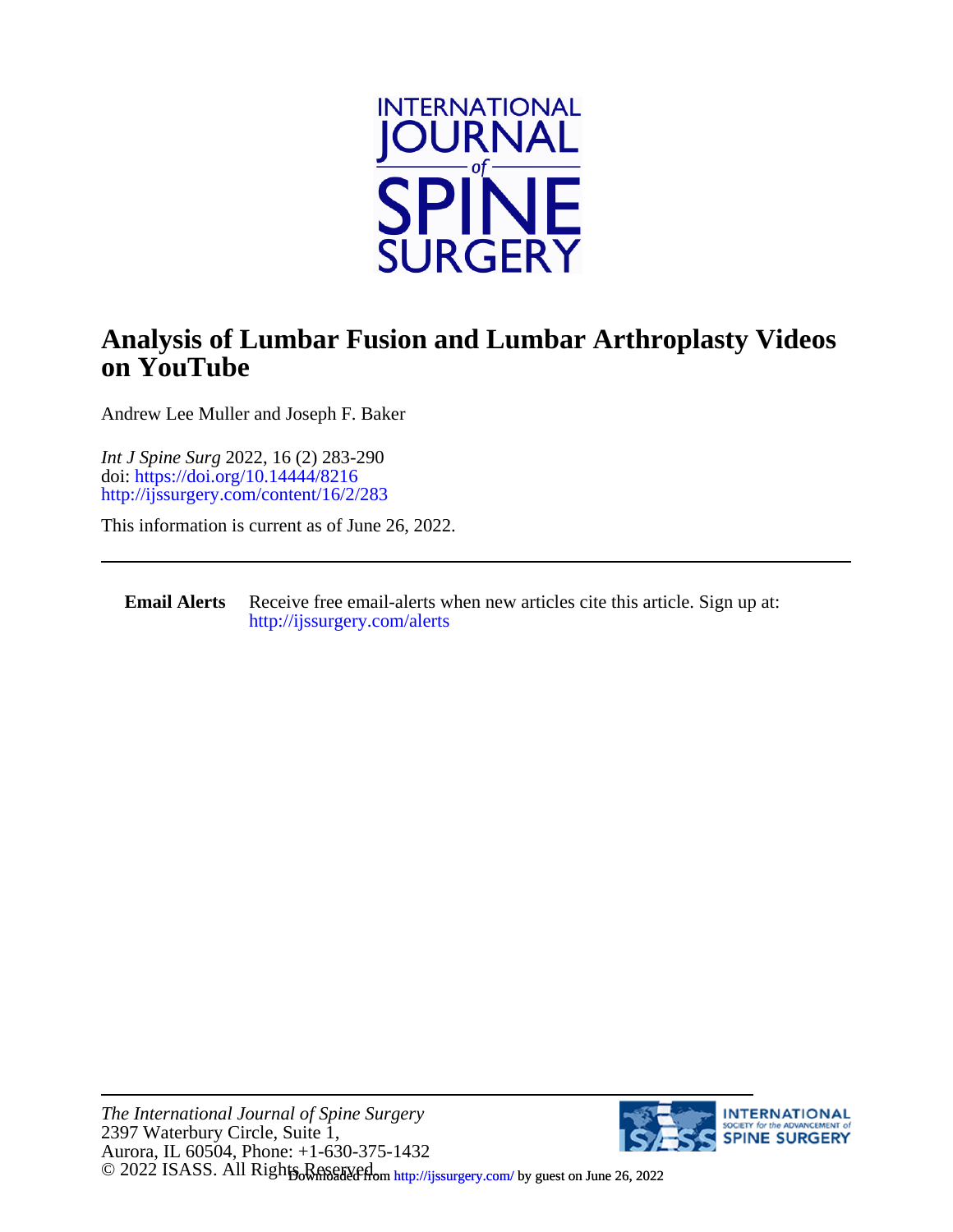# Analysis of Lumbar Fusion and Lumbar Arthroplasty Videos on YouTube

ANDREW LEE MULLER, MBChB<sup>1</sup> AND JOSEPH F. BAKER, MCh, FRCS  $(Tr\&Oth)^{1,2}$ 

*1 Department of Orthopaedic Surgery, Waikato Hospital, Hamilton, New Zealand; 2 Department of Surgery, University of Auckland, Auckland, New Zealand*

#### ABSTRACT

**Background:** Patients often use the internet for information on their spinal surgeries. The goal of this study was to assess and compare the quality of lumbar fusion and arthroplasty videos on YouTube and to identify predictors of video quality.

**Study Design:** Cross-sectional.

**Methods:** YouTube was searched utilizing 3 search terms for both lumbar fusion and lumbar arthroplasty. Fifty videos from each search were categorized and analyzed. Videos were analyzed using 3 scoring systems: *JAMA*, informative, and clinical scores. The *JAMA* score rates online information based on 4 factors: authorship, attribution, disclosure, and currency. The informative score previously devised by Zhang et al was also applied to each video. Finally, 2 surgeryspecific scores were created for lumbar fusion and lumbar arthroplasty based on peer-reviewed information. These were modeled on the informed consent procedure. Data analysis was conducted using the Jamovi 1.1.9.0.

Results: Eighty-four unique lumbar fusion videos and 82 lumbar arthroplasty videos were analyzed. Educational videos were the most common in fusion (78%) and arthroplasty (47%) groups; however, arthroplasty videos were more likely to be commercial (17%,  $P = 0.01$ ). Fusion videos were more viewed ( $P < 0.001$ ); however, arthroplasty videos had higher positivity ratings (*P* < 0.01). Overall, quality was poor for videos in both categories. Mean *JAMA* scores were 1.57 and 1.70 for fusion and arthroplasty, respectively, and did not differ significantly  $(P = 0.32)$ . Fusion videos had higher informative scores (1.57 vs 1.23,  $P = 0.02$ ) and higher clinical scores (21.8% vs 15.9%,  $P = 0.06$ ).

**Conclusion:** Information on YouTube for lumbar fusion and arthroplasty is poor. However, information on fusion is better than arthroplasty. Metadata can be used to help patients pick higher quality videos.

Clinical Relevance: This paper provides clinicians with an oversight of what their patients may accessing on the internet. Patients may have incorrect information regarding the surgical proceedure they are being offered. These misconceptions must be resovled in order to gain true informed consent from the patient and avoid damage to the surgeonpatient relationship.

Level of Evidence: 3.

Lumbar Spine

Keywords: YouTube, quality, lumbar, fusion, arthroplasty, information, internet, web, *JAMA* score, consent, online, videos, commercial, educational

## **INTRODUCTION**

Fifty-four percent of patients use the internet to access health-related information.<sup>[1](#page-7-0)</sup> This information is generally obtained via a search engine, $2$  of which Google is by far the most popular. $3$  The most common search suggestion is a link to YouTube. com,<sup>[4](#page-7-3)</sup> and YouTube itself is the second-highest traf-ficked website worldwide.<sup>[3,5](#page-7-2)</sup>

Previous work by Baker et al has shown that 30% of patients attending spinal elective clinics have used the internet to research their condition,<sup>[6](#page-7-4)</sup> and Diaz et al found 60% of patients felt that the medical information from the internet was at least as good as infor-mation from their doctor, if not better.<sup>[1](#page-7-0)</sup> This raises concern as multiple studies have found the quality of

information on the internet to be poor that can result in consult time spent correcting misinformation.<sup>[7–11](#page-7-5)</sup>

For discogenic back pain, lumbar disc arthroplasty is proposed as a valid alternative to fusion in select patient groups with improved pain reduction and lower adjacent segment disease as promoted benefits. $12,13$ 

The aim of this study was to assess and compare the quality of videos on YouTube providing information on both lumbar disc arthroplasty and lumbar fusion. Given the lack of high-quality data in the literature for arthroplasty, we hypothesize that arthroplasty videos may be of comparatively lower quality.<sup>13,14</sup> Second, by assessing different characteristics of the videos we also aim to find predictors of higher quality that could be recommended to improve search results for patients.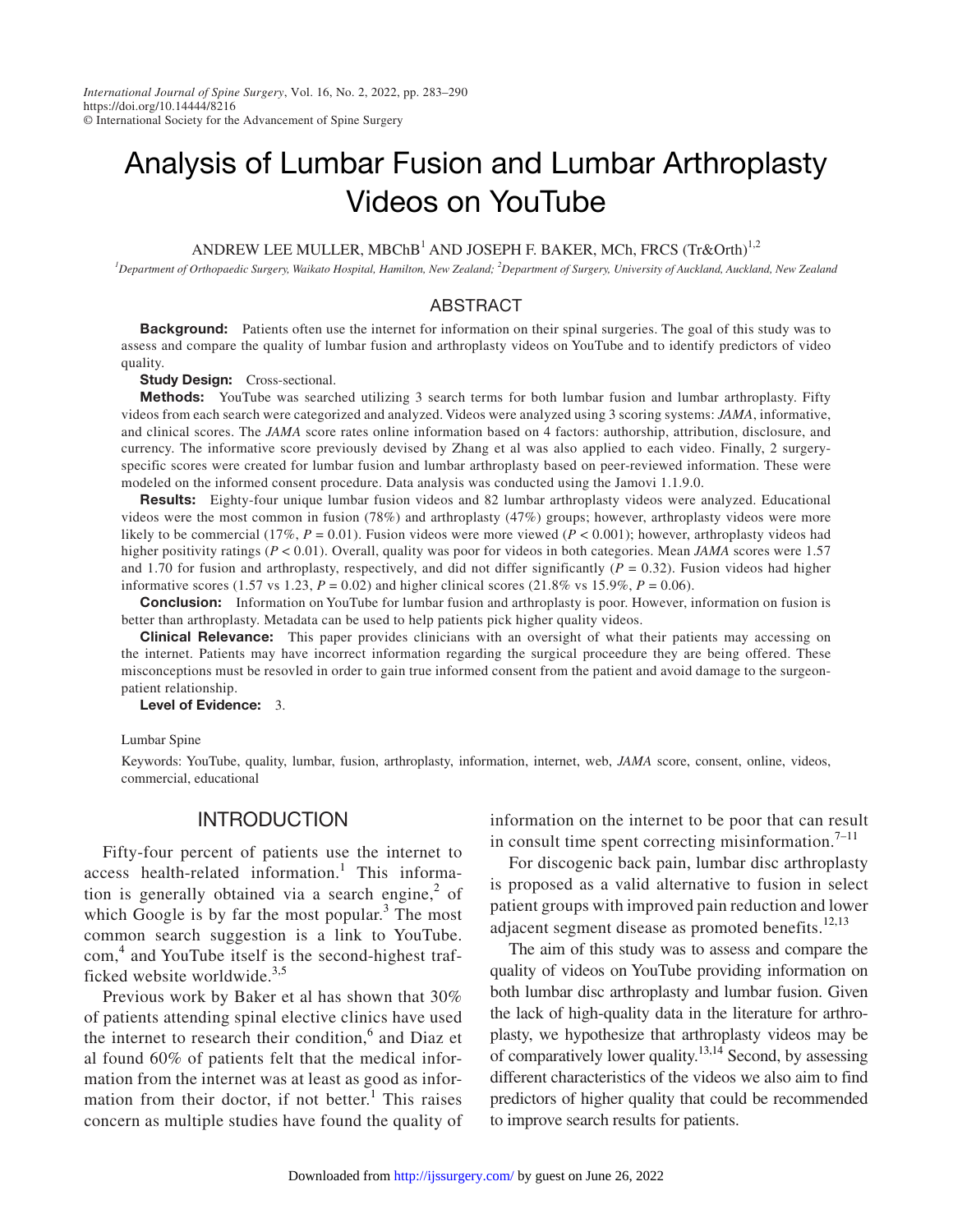## METHODS

Ethical board approval was not required for this study.

YouTube searches were made using Google Chrome (Windows 10 OS). Browser cookies were disabled to prevent search results from being tailored to any previous searches. All searches were performed on 20 April 2020. For each surgery, 3 search terms of varying complexity were used to simulate patients' varying levels of medical knowledge and obtain a more representative sample of videos.<sup>15</sup> The search terms used for arthroplasty were "low back disc replacement," "lumbar disc replacement" and "lumbar disc arthroplasty." The search terms used for fusion were "low back fusion," "lumbar fusion," and "lumbar arthrodesis.["15](#page-7-8)

For each search term, the top 50 videos were selected and reviewed. Duplicate videos were excluded. During the review process, a video was defined as irrelevant if its main purpose was not to describe any aspect of lumbar arthroplasty or fusion, and these videos were excluded.

Metadata was collected for each video including position in search results, length of the title, view count, subscriber count, duration in minutes, publication date, country of origin, and like/dislike counts. A positivity rating (percentage) was calculated from the like/dislike counts.

Videos were assigned to 1 of 4 categories: "educational," "testimonial," "commercial," or "academic." A video was defined as educational if its main purpose was to inform a patient about surgery through narrative description or surgeon interview, without testimonial elements. Testimonial videos had patients discussing their experience with the surgery. Commercial videos advertised a product or hospital, with this being the focus of the video rather than a secondary aspect. Academic videos were either presentations by experts in the field or video adjuncts to published academic papers.

It was also noted if a video contained a commercial element, even if the commercial nature of the video was more subtle. A commercial element was defined as any suggestion to access products or services from a named brand/ private hospital. For example, educational videos were often presented by a spinal surgeon, whose contact details were published at the end of the video.

The subcategory of surgery was also recorded. In the fusion videos, this included the approach for the procedure (eg, Anterior Lumbar Interbody Fusion (ALIF), Transformainal Lumbar Interbody Fusion (TLIF), etc); in the arthroplasty category, this included details of the implant (eg, ProDisc-L, M6-L, etc). A video was categorized as "non-specific" if it discussed fusion or arthroplasty generally, rather than a specific approach or implant.

Videos were scored using 3 systems: *JAMA*, informative, and clinical.

In 1997 Silberg et al proposed a set of minimum requirments to establish reliabity of information on the internet.<sup>16</sup> This has subsequently been used as a measurement tool but numerous studies into the quality of online information. $17-19$  The 4 minimum requirements established were: authorship, attribution, disclosure, and currency. Each requirment was further defined by the authors<sup>16</sup> Although Silberg et al did not formally name thier tool, it has often been referenced in subsequent literature as the "JAMA Score", named after the journal in which it was published.[17–19](#page-7-10) A search on PubMed for "JAMA Score" AND ("online" OR "internet) yeilds 49 results in topics ragning from contraception to glaucoma to ankle fusion. $17-19$ 

An informative score analogous to that utilized by Zhang et al was employed.<sup>15</sup> This score rates online information based on 6 factors: indication, outcome, complications, alternative treatment options, procedure description, and peer-reviewed literature. The calculation of this score is set out in [Table](#page-2-0) 1.<sup>[15](#page-7-8)</sup>

For this paper, we also devised procedure-specific "clinical" scores for each surgery. The model of informed consent was used as a basis for scoring, and peer-reviewed research was implemented in its establishment. This allowed scoring based on the accuracy of the information and allowed for scoring of specific important details. The score is outlined in [Table](#page-3-0) 2.

#### Statistical Methods

Data were analyzed using Jamovi 1.1.9.0 [\(www.](www.jamovi.com) [jamovi.com](www.jamovi.com)). Data are presented as mean (±SD) and

<span id="page-2-0"></span>Table 1. Informative score description.

| <b>Score</b> | Assessment   | Criteria                                                                                            |  |  |
|--------------|--------------|-----------------------------------------------------------------------------------------------------|--|--|
|              | Excellent    | Indication, outcome, complications, alternative, procedure description, or peer-reviewed literature |  |  |
| 4            | High         | Indication, outcome, complications, alternative, or procedure description                           |  |  |
|              | Moderate     | Indication, outcome, complications, or procedure description                                        |  |  |
|              | LOW.         | Indication, outcome, or procedure description                                                       |  |  |
|              | Unacceptable | Omission of indication, outcome, or procedure description                                           |  |  |

Informative Score Marking Criteria. In order to achieve a score, all criteria for that score must bemet. For example, videos excluding the indication for surgery, expected outcome of surgery ordescription of the procedure scored 1, even if other factors (eg. alternative options, complications)were mentioned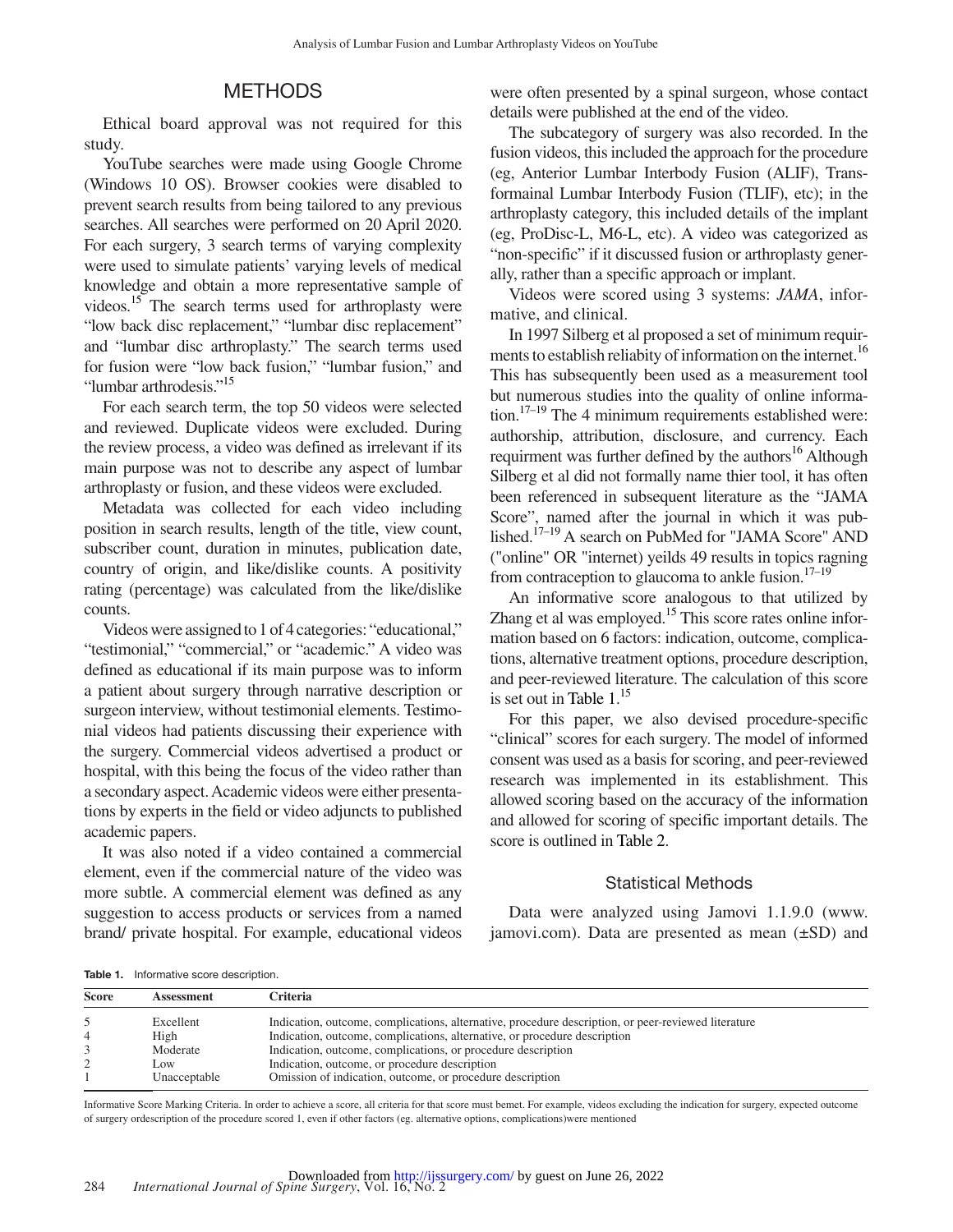#### <span id="page-3-0"></span>Table 2. Clinical score description.

|                      | <b>Fusion</b>                                                                                                                                                                                                                                         |                                                                                             |                      | <b>Arthroplasty</b>                                                                                                                                                                                                                                                                                                                                                                 |                                                                                                                                     |  |
|----------------------|-------------------------------------------------------------------------------------------------------------------------------------------------------------------------------------------------------------------------------------------------------|---------------------------------------------------------------------------------------------|----------------------|-------------------------------------------------------------------------------------------------------------------------------------------------------------------------------------------------------------------------------------------------------------------------------------------------------------------------------------------------------------------------------------|-------------------------------------------------------------------------------------------------------------------------------------|--|
|                      | <b>Description</b>                                                                                                                                                                                                                                    | Scoring                                                                                     |                      | <b>Description</b>                                                                                                                                                                                                                                                                                                                                                                  | <b>Scoring</b>                                                                                                                      |  |
| <b>Indication</b>    | Commonly performed in degenerative<br>conditions such as: intervertebral disc<br>disease degenerative scoliosis spinal<br>canal stenosis <sup>20,21</sup>                                                                                             | Mentions one<br>degenerative<br>condition                                                   | <b>Indication</b>    | Primary indication: isolated discogenic<br>low back pain without instability in a<br>skeletally mature patient, and no more<br>than a grade I spondylolisthesis <sup>12,22</sup><br>Broadened indications: patients with prior<br>surgery, such as microdiscectomy, prior<br>fusion with ASD, and disc replacement<br>below a previous long-segment fusion<br>for scoliosis $23,24$ | Mentions the primary<br>indication. May<br>mention broadened<br>indications but<br>must not mention<br>inappropriate<br>indications |  |
|                      | Sometimes performed in lumbar fusion is Mentions one<br>used for spondylolisthesis, traumatic<br>conditions (fractures and dislocations),<br>tumors (most commonly metastases) $^{21}$                                                                |                                                                                             |                      | Other indications <sup>23,24</sup>                                                                                                                                                                                                                                                                                                                                                  | Mentions that other<br>indications are<br>unproven                                                                                  |  |
| <b>Alternatives</b>  | Nonoperative management <sup>21</sup>                                                                                                                                                                                                                 | Mentions at least two<br>nonoperative options                                               | <b>Alternatives</b>  | Nonoperative management <sup>21</sup>                                                                                                                                                                                                                                                                                                                                               | Same as fusion marking                                                                                                              |  |
|                      | Other operative management <sup>21</sup>                                                                                                                                                                                                              | Mentions one<br>other operative<br>management                                               |                      | Operative management <sup>13,21,25</sup>                                                                                                                                                                                                                                                                                                                                            | Mentions other operative<br>managements (eg,<br>fusion)                                                                             |  |
| Procedure            | Approaches to the lumbar spine <sup>21</sup>                                                                                                                                                                                                          | Mentions the existence<br>of other approaches                                               | Procedure            | Approach <sup>21</sup>                                                                                                                                                                                                                                                                                                                                                              | Mentions anterior<br>approach                                                                                                       |  |
|                      | Types of fusion $26$                                                                                                                                                                                                                                  | Mentions the existence<br>of other types of<br>fusion                                       |                      | Implant <sup>21,27</sup>                                                                                                                                                                                                                                                                                                                                                            | Describes the basic<br>structure or function<br>of any implant                                                                      |  |
| <b>Complications</b> | Major complications <sup>28,29</sup> : mortality,<br>neurological deficit, DVT/PE, vascular<br>injury, stroke, deep wound infection                                                                                                                   | Mentions four major<br>complications,<br>including mortality<br>and neurological<br>deficit | <b>Complications</b> | Major complications (see fusion) $13,28,29$                                                                                                                                                                                                                                                                                                                                         | Same as fusion marking                                                                                                              |  |
|                      | Minor complications: <sup>28,29</sup> dural tear,<br>misplaced screw causing radicular<br>pain, UTI, superficial wound infection,<br>postoperative anemia, ileus hematoma/<br>seroma, pseudarthrosis, postoperative<br>pain, adjacent segment disease | Mentions any 4                                                                              |                      | Minor complications (see fusion) $13,28,29$                                                                                                                                                                                                                                                                                                                                         | Same as fusion marking                                                                                                              |  |
| <b>Outcomes</b>      | Hospital stay: $2-6$ $d^{25}$                                                                                                                                                                                                                         | Mentions an accurate<br>hospital stay                                                       | <b>Outcomes</b>      | Hospital stay: 2-4 d <sup>25</sup>                                                                                                                                                                                                                                                                                                                                                  | Mentions appropriate<br>hospital stay                                                                                               |  |
|                      | Satisfaction rates: <sup>21,30,31</sup> "clinical success" Mentions an accurate<br>41%, satisfied-80% unless on<br>"workers comp" then closer to 50 %                                                                                                 | figure                                                                                      |                      | Satisfaction rates: $21,27$ 53 % clinical<br>success per FDA criteria for pro-disc L,<br>otherwise as per fusion success rates                                                                                                                                                                                                                                                      | Mentions appropriate<br>satisfaction rates                                                                                          |  |
|                      | Recovery: $32$ 4–6 wk to return to an office Mentions accurate<br>or sedentary job, 3 mo or longer<br>to return to activities that are more<br>physical                                                                                               | recovery times                                                                              |                      | Recovery: around 3 mo <sup>33</sup>                                                                                                                                                                                                                                                                                                                                                 | Mentions appropriate<br>recovery times, same<br>as fusion accepted                                                                  |  |

Abbreviations: ASD, adjacent segment disease; DVT, deep vein thrombosis; FDA, Food and Drug Administration; PE, pulmonary embolism; UTI, urinary tract infection. Clinical score marking rubric. Marking criteria based on clinical evidence (references provided) and set at the standard expected for a patient's informed consent.

rounded to 2 significant figures. The  $\chi^2$  test of independence was used to assess the significance of variations between categorical and nominal variables. The Mann-Whitney *U* test or the Student *t* test was used to compare the binomial categorical variables depending on the normality of the data. The Kruskal-Wallis  $\chi^2$  test (rank-sum) was used for analysis involving the clinical score because the data did not meet the assumption of normality required for parametric testing (Shapiro-Wilk,  $P < 0.01$ ). Linear regression analysis was used to compare continuous variables.

## RESULTS

The fusion searches yielded 84 unique videos, of which 54 (64%) were deemed relevant. The arthroplasty searches resulted in 82 unique videos, 47 (57%) of which were relevant. This difference was not statistically significant ( $P = 0.36$ ). All videos were in the English language.

[Figure](#page-4-0) 1 outlines geographic origin. The total number of videos produced outside the United States was too low to draw significant conclusions on regional differences.

Fusion videos were more frequently viewed (18 000  $\pm$  350 000 vs 15 000  $\pm$  31 000; *P* < 0.001) and had higher subscriber counts (150 000  $\pm$  480 000 vs 9900  $\pm$  27,000;  $P < 0.001$ ) than arthroplasty. Arthroplasty videos had a higher positivity rating than fusion videos  $(99 \pm 6\% \text{ vs } 94 \pm 5\%; P < 0.01).$ 

Fusion videos had a higher informative score  $(1.6 \pm 1.6)$ 0.79 vs  $1.2 \pm 0.67$ ;  $P = 0.02$ ) and clinical score (22  $\pm$ 14% vs 16% vs 12%;  $P = 0.06$ ) than arthroplasty videos. The difference in *JAMA* scores was not significant (*P* = 0.32). Details on the mean score and distribution for each score is outlined in [Table](#page-4-1) 3.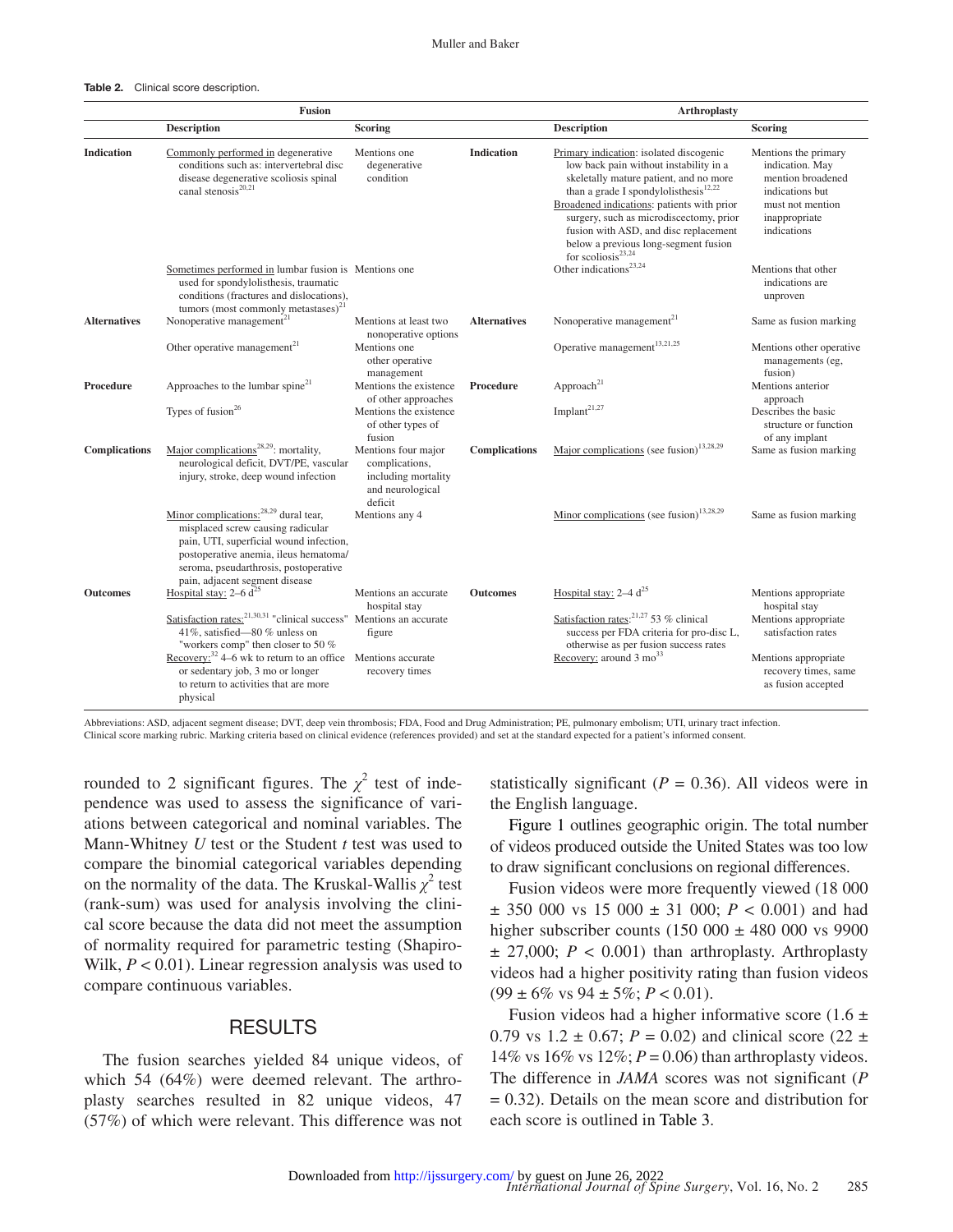

Figure 1. Geographical origin of videos by surgery.

The prevalence of each video category was significantly different between the 2 surgeries, with arthroplasty having a higher proportion of testimonial and commercial videos and fusion having a higher proportion of educational videos ( $P = 0.01$ , [Figure](#page-5-0) 2).

When fusion videos were analyzed by category, commercial videos were found to have much lower clinical scores  $(3.8 \pm 5.4\%)$ . This was followed in ascending order by academic (10  $\pm$  4.4%), testimonial (18  $\pm$  13%), and educational videos  $(24 \pm 14\%, P = 0.02, \text{Figure 3}).$  $(24 \pm 14\%, P = 0.02, \text{Figure 3}).$  $(24 \pm 14\%, P = 0.02, \text{Figure 3}).$ Academic videos had the highest *JAMA* score  $(2.8 \pm$ 0.5, [Figure](#page-5-2) 4). This was due to higher attribution, disclosure, and authorship. Commercial fusion videos had the lowest *JAMA* scores, with a mean score of <1. These differences were statistically significant  $(P = 0.004)$ . The informative score did not differ significantly within fusion categories ( $P = 0.46$ , [Figure](#page-6-0) 5).

Fusion videos with a commercial element had lower *JAMA* scores  $(1.4 \pm 0.5 \text{ vs } 1.8 \pm 0.7; P = 0.06)$  and lower informative scores  $(1.5 \pm 0.72 \text{ vs } 1.6 \pm 0.88; P = 0.06)$ but no difference in clinical score.  $(P = 0.72)$ .

When arthroplasty videos were analyzed by category, commercial videos again had the lowest clinical scores  $(8.3 \pm 11\%)$ ; however as opposed to fusion, academic videos scored the highest in the clinical score (27  $\pm$  11%,  $P = 0.04$ ; [Figure](#page-5-1) 3). Academic videos scored the highest in informative score  $(2.0 \pm 2.0, P < 0.05)$ ; [Figure](#page-6-0) 5). Academic videos also had a higher *JAMA* <span id="page-4-0"></span>score  $(2.3 \pm 1.2, P \le 0.001)$  scoring more highly for disclosure, attribution, and authorship. Testimonial and commercial videos had the lowest *JAMA* scores (1.2  $\pm$ 0.44 and  $1.4 \pm 0.52$ , respectively,  $P < 0.001$ ; [Figure](#page-5-2) 4). In arthroplasty, videos with a commercial element had lower *JAMA* scores  $(1.5 \pm 0.5 \text{ vs } 2.2 \pm 0.58, P < 0.01)$ .

Metadata was analyzed, searching for predictors of higher quality. Newer fusion videos had higher *JAMA* scores ( $P < 0.01$ ) and fusion videos appearing sooner in search results had higher clinical scores  $(P < 0.01)$ . Longer fusion and arthroplasty videos both had higher clinical scores ( $P < 0.01$  and  $P < 0.001$ , respectively, [Figures](#page-6-1) 6 and 7).

Otherwise, none of the metadata collected (video duration, title length, view count, positivity rating, subscribers, and position in search results) predicted video quality as defined by any of the 3 scores.

## **DISCUSSION**

The aim of this study was to assess and compare the quality of information on YouTube for both lumbar fusion and arthroplasty. We found that the quality of information on YouTube regarding both procedures is poor, but the positivity rating was paradoxically high. This was confirmed by all 3 scoring systems that are in keeping with the wider literature assessing numerous other spinal conditions and procedures.[7–11](#page-7-5)

<span id="page-4-1"></span>

| Table 3. | Comparison of scores between surgeries. |  |  |  |
|----------|-----------------------------------------|--|--|--|
|----------|-----------------------------------------|--|--|--|

|                                     | <b>Fusion</b>                |                    | <b>Arthroplasty</b>         |                        |              |
|-------------------------------------|------------------------------|--------------------|-----------------------------|------------------------|--------------|
| Tool                                | Mean (SD)                    | Range              | Mean (SD)                   | Range                  |              |
| JAMA score                          | 1.57 (0.633)                 | 1-9                | 1.70(0.587)                 | $1 - 3$                | 0.32         |
| Informative score<br>Clinical score | 1.57 (0.792)<br>0.218(0.137) | 1-4<br>$0 - 0.583$ | 1.23(0.666)<br>0.159(0.118) | $1 - 5$<br>$0 - 0.417$ | 0.02<br>0.06 |

Overview of scores in each video category. Fusion videos had a significantly higher informative score  $(P = 0.02)$  and had higher clinical score which neared statistical significance  $(P = 0.06)$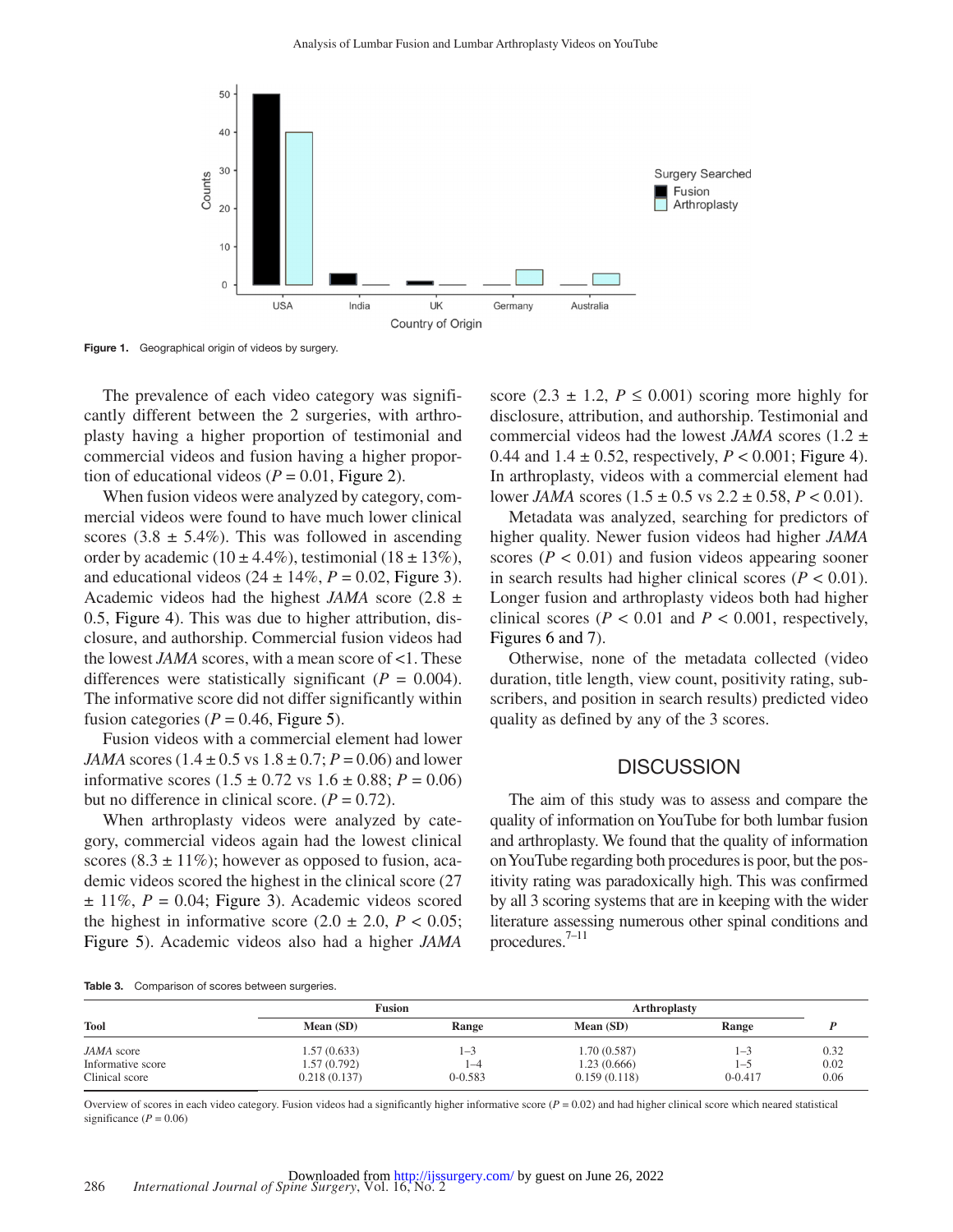

Figure 2. Surgery for video category.

The *JAMA* scores in both fusion and arthroplasty were similar to each other and to other spine-related topics on the internet. When assessing the wider literature, arthroplasty and fusion in our study scored higher than kyphosis and scoliosis information but lower than discectomy and failed spinal surgery[.7,9–11](#page-7-5)

Zhang et al previously assessed the quality of lumbar fusion information on the internet as a whole, using top results from search engines[.15](#page-7-8) The clinical-based scoring system used in that study was comparable with our informative score. They found a mean score of  $2.1 \pm 1.4$  in comparison with  $1.57 \pm 0.79$  in our study.<sup>15</sup> This may indicate that the quality of fusion information on YouTube is poorer than information on the internet generally. This is concerning given that YouTube is an exceedingly popular source of information.

Our clinical score mimics many other "topic specific" scores used in similar spine research. For example, the "scoliosis specific score", "discectomy specific score", <span id="page-5-0"></span>and "failed back surgery syndrome–specific content score" have all been used to study the quality of information on the internet.<sup> $7-11$ </sup> These previous studies that have utilised a "surgery specicific score" have also found the quality of online information to be poor, similar to our findings. However, even in the context of these other studies, the quality of information on fusion and arthroplasty is particularly poor. $7-11$ 

Despite physician advice to the contrary, it is likely patients will continue to access YouTube as a source of medical information. According to YouTube.com, video search results are designed to "follow the audience."<sup>34</sup> This means the order of search results is based upon "how well the title, description, and video content match the viewer's query" rather than how accurate the video content is.<sup>34</sup>

Patients who have obtained information from YouTube may continue to hold false beliefs regarding the surgery despite contradiction by their clinician. This poses a significant legal risk, as laid out by Todd et al, who presented



**Clinical Score** 

<span id="page-5-1"></span>Figure 3. Clinical score by category by surgery. Error bars represent the SEM; *P* = 0.02.



<span id="page-5-2"></span>Figure 4. JAMA score by category by surgery. Error bars represent the SEM;  $P = 0.004$ .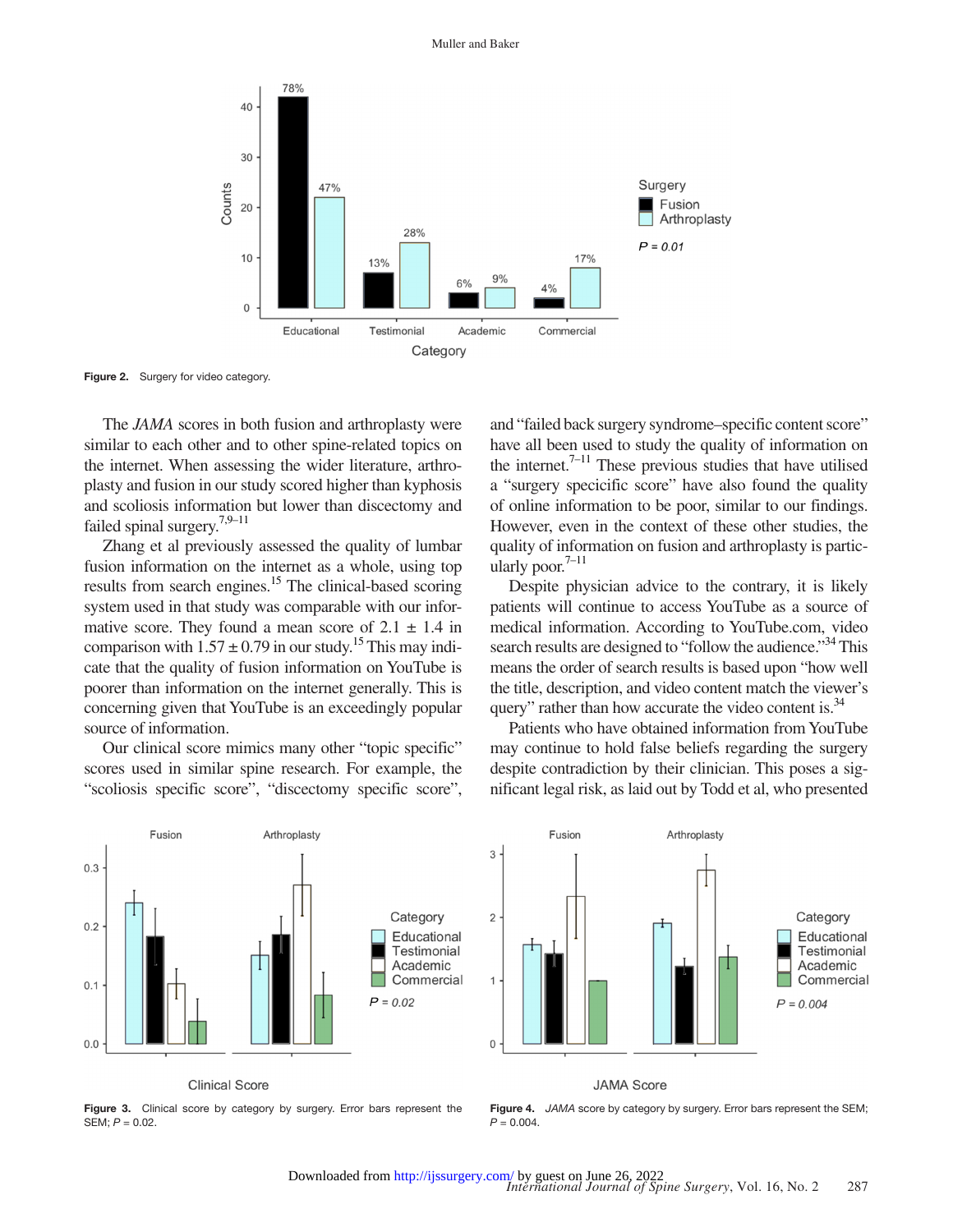

<span id="page-6-0"></span>Figure 5. Informative score by category by surgery. Error bars represent the SEM; *P* = 0.46.

a number of cases where the legal judgment was based on issues of consent without any criticism of other surgical procedures itself.<sup>35</sup> This study highlights the poor quality of information on YouTube and therefore raises concern around its utility as part of the informed consent process. However, we acknowledge that patients will continue using the internet including YouTube for medical information, and we therefore give guidance on how to access higher quality information within YouTube in order to minimize adversely impacting the informed consent process.

For example, a clinician may recommend "educational" fusion videos, as these had the highest clinical scores, and the presence of a commercial element within these videos had no significant bearing on the score. Also, longer fusion videos and those appearing earlier in search results had higher clinical scores.

When searching for arthroplasty videos, the clinician may recommend academic videos as these had the highest clinical score. However, we recommend caution here as information may not be suitable for a lay audience. Longer arthroplasty videos also had better clinical scores. The supplemental data includes a link to an educational video that equaled the clinical score of the best academic video. We have also included the highest-scoring fusion video in the supplemental d.

Interestingly, testimonial videos had the second-highest clinical score in both the fusion and arthroplasty categories. They may also be more appealing to patients and pitched at a level that allows greater comprehension. Therefore, an argument could be made to recommend and direct patients toward testimonial videos for either procedure, to facilitate understanding or at the very least prompt further patient questions. Commercial videos scored poorly across the board, and clinicians should warn patients away from using these videos as a source of information.

It is important to note the weaknesses of this study. Scoring systems did not deduct points for incorrect information mixed in with correct "point-scoring" information. Furthermore, we gathered information on the top 50 videos in search results, but we feel it is unlikely that most patients would view results past the first page (20 results).

All videos were in English, and this may have been due to YouTube's ability to access the searcher's internet protocol address and tailor results based on geographical location. This means that our findings cannot necessarily be extrapolated to non-English speaking audiences. Finally, we did not assess language complexity in our study, so the



<span id="page-6-1"></span>Figure 6. Clinical score by video duration (fusion). The shaded area indicates a 95% confidence interval.



Figure 7. Clinical score by video duration (arthroplasty). The shaded area indicates a 95% confidence interval.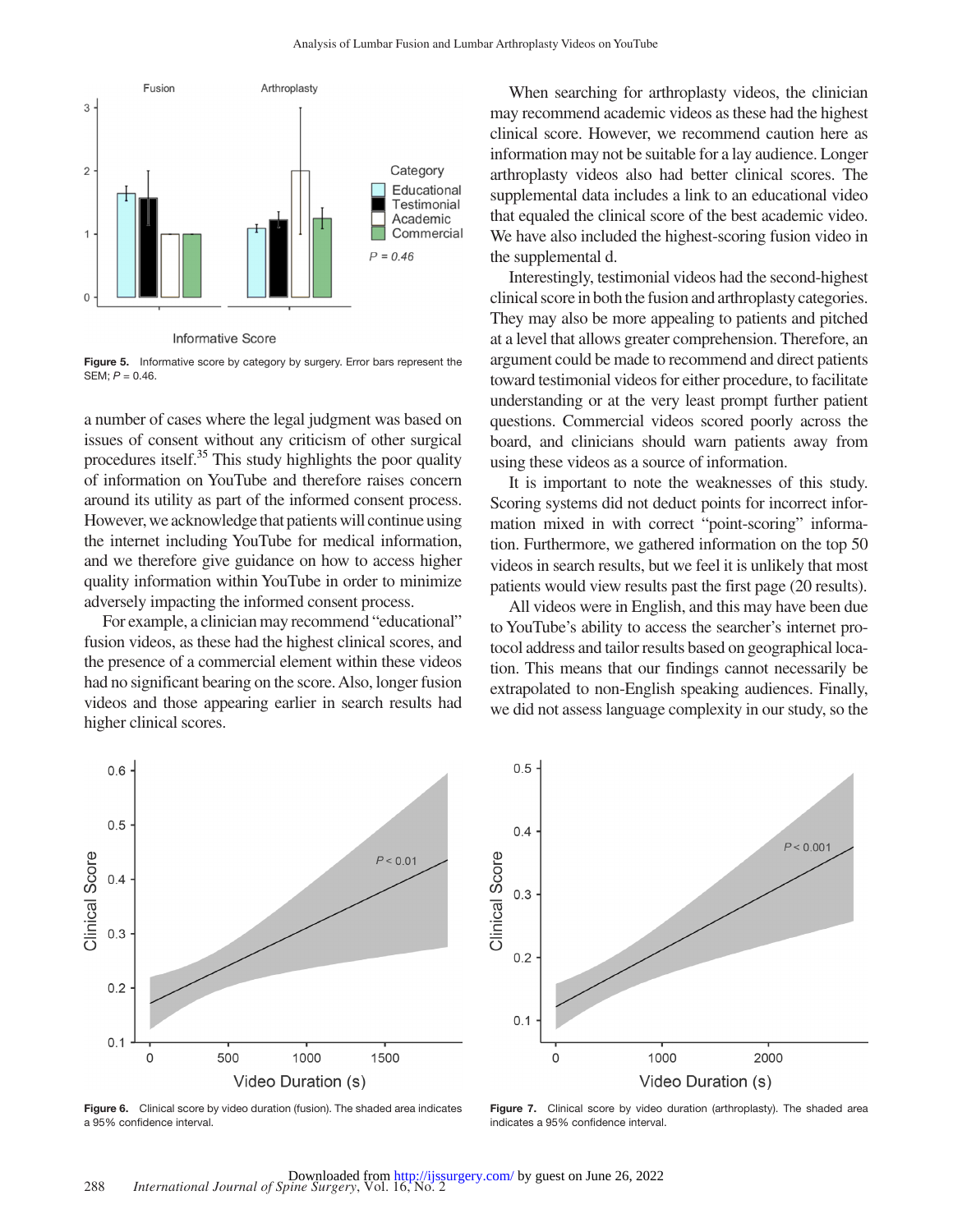ability for patients to understand the information provided was not assessed.

## **CONCLUSION**

YouTube offers a poor source of information on both lumbar fusion and lumbar disc arthroplasty. Clinicians should be cautious about directing patients to YouTube as a potential educational source. Given that patients will continue to use the internet as an information source, clinicians may consider distributing written information recommending specific videos or using the findings of this study to guide patients toward higher quality videos.

## **REFERENCES**

<span id="page-7-0"></span>1. Diaz JA, Griffith RA, Ng JJ, Reinert SE, Friedmann PD, Moulton AW. Patients' use of the internet for medical information. *J Gen Intern Med*. 2002;17(3):180–185. doi:10.1046/j.1525- 1497.2002.10603.x

<span id="page-7-1"></span>2. Eysenbach G, Köhler C. Health-related searches on the internet. *JAMA*. 2004;291(24):2946. doi:10.1001/jama.291.24.2946

<span id="page-7-2"></span>3. Routley N. *Infographic: Ranking the Top 100 Websites in the World. Visual Capitalist. Published August 7, 2019*. [https://www.](https://www.visualcapitalist.com/ranking-the-top-100-websites-in-the-world/) [visualcapitalist.com/ranking-the-top-100-websites-in-the-world/.](https://www.visualcapitalist.com/ranking-the-top-100-websites-in-the-world/) Accessed July 17, 2020.

<span id="page-7-3"></span>4. Hardwick J. *Top 100 Most Visited Websites by Search Traffic (as of 2020). Ahrefs Blog. Published May 12, 2020*. [https://ahrefs.](https://ahrefs.com/blog/most-visited-websites/) [com/blog/most-visited-websites/.](https://ahrefs.com/blog/most-visited-websites/) Accessed July 17, 2020.

5. Alexa - Top sites. [https://www.alexa.com/topsites.](https://www.alexa.com/topsites) Accessed July 17, 2020.

<span id="page-7-4"></span>6. Baker JF, Devitt BM, Kiely PD, et al. Prevalence of internet use amongst an elective spinal surgery outpatient population. *Eur Spine J*. 2010;19(10):1776–1779. doi:10.1007/s00586-010-1377-y

<span id="page-7-5"></span>7. Staunton PF, Baker JF, Green J, Devitt A. Online curves: a quality analysis of scoliosis videos on youtube. *Spine (Phila Pa 1976)*. 2015;40(23):1857–1861. doi:10.1097/BRS.0000000000001137

8. Nason GJ, Baker JF, Byrne DP, Noel J, Moore D, Kiely PJ. Scoliosis-specific information on the internet: has the "information highway" led to better information provision? *Spine (Phila Pa 1976*). 2012;37(21):E1364-9. doi:10.1097/BRS.0b013e31826619b5

9. Guo WJ, Wang WK, Xu D, Qiao Z, Shi YL, Luo P. Evaluating the quality, content, and readability of online resources for failed back spinal surgery. *Spine (Phila Pa 1976)*. 2019;44(7):494–502. doi:10.1097/BRS.0000000000002870

10. Elhassan Y, Sheridan G, Nassiri M, Osman M, Kiely P, Noel J. Discectomy-related information on the internet: does the quality follow the surge? *Spine (Phila Pa 1976*). 2015;40(2):121–125. doi:10.1097/BRS.0000000000000689

11. Erdem MN, Karaca S. Evaluating the accuracy and quality of the information in kyphosis videos shared on youtube. *Spine (Phila Pa 1976)*. 2018;43(22):E1334–E1339. doi:10.1097/ BRS.0000000000002691

<span id="page-7-6"></span>12. Sandhu FA, Dowlati E, Garica R. Lumbar arthroplasty: past, present, and future. *neurosurgery*. 2020;86(2):155–169. doi:10.1093/neuros/nyz439

<span id="page-7-7"></span>13. Formica M, Divano S, Cavagnaro L, et al. Lumbar total disc arthroplasty: outdated surgery or here to stay procedure? A systematic review of current literature. *J Orthop Traumatol*. 2017;18(3):197–215. doi:10.1007/s10195-017-0462-y

14. Harrop JS, Youssef JA, Maltenfort M, et al. Lumbar adjacent segment degeneration and disease after arthrodesis and total disc arthroplasty. *Spine (Phila Pa 1976*). 2008;33(15):1701–1707. doi:10.1097/BRS.0b013e31817bb956

<span id="page-7-8"></span>15. Zhang D, Schumacher C, Harris MB, Bono CM. The quality and readability of information available on the internet regarding lumbar fusion. *Global Spine J*. 2016;6(2):133–138. doi:10.1055/s-0035-1557145

<span id="page-7-9"></span>16. Silberg WM, Lundberg GD, Musacchio RA. Assessing, controlling, and assuring the quality of medical information on the internet: caveant lector et viewor--let the reader and viewer beware. *JAMA*. 1997;277(15):1244–1245. doi:10.1001/ jama.1997.03540390074039

<span id="page-7-10"></span>17. Erdem MN, Karaca S. Evaluating the accuracy and quality of the information in kyphosis videos shared on youtube. *Spine (Phila Pa 1976)*. 2018;43(22):E1334–E1339. doi:10.1097/ BRS.0000000000002691

18. Celik H, Polat O, Ozcan C, Camur S, Kilinc BE, Uzun M. Assessment of the quality and reliability of the information on rotator cuff repair on youtube. *Orthop Traumatol Surg Res*. 2020;106(1):31–34. doi:10.1016/j.otsr.2019.10.004

19. Gokcen HB, Gumussuyu G. A quality analysis of disc herniation videos on youtube. *World Neurosurg*. 2019:e799–e804:. doi:10.1016/j.wneu.2019.01.146

<span id="page-7-11"></span>20. Harris IA, Traeger A, Stanford R, Maher CG, Buchbinder R. Lumbar spine fusion: what is the evidence? *Intern Med J*. 2018;48(12):1430–1434. doi:10.1111/imj.14120

<span id="page-7-13"></span>21. Don AS, Carragee E. A brief overview of evidenceinformed management of chronic low back pain with surgery. *Spine J*. 2008;8(1):258–265. doi:10.1016/j.spinee.2007.10.027

22. Lin EL, Wang JC. Total disk arthroplasty. *J Am Acad Orthop Surg*. 2006;14(13):705–714. doi:10.5435/00124635-200612000- 00002

<span id="page-7-12"></span>23. Siepe CJ, Mayer HM, Wiechert K, Korge A. Clinical results of total lumbar disc replacement with ProDisc II: threeyear results for different indications. *Spine (Phila Pa 1976)*. 2006;31(17):1923–1932. doi:10.1097/01.brs.0000228780.06569.e8

24. Lehman RA, Lenke LG. Long-segment fusion of the thoracolumbar spine in conjunction with a motion-preserving artificial disc replacement: case report and review of the literature. *Spine (Phila Pa 1976)*. 2007;32(7):E240-5. doi:10.1097/01.brs. 0000259211.22036.2a

<span id="page-7-16"></span>25. Rao M-J, Cao S-S. Artificial total disc replacement versus fusion for lumbar degenerative disc disease: a meta-analysis of randomized controlled trials. *Arch Orthop Trauma Surg*. 2014;134(2):149–158. doi:10.1007/s00402-013-1905-4

<span id="page-7-14"></span>26. Azar FM, Beaty JH, Canale ST. *Campbell's Operative Orthopaedics*. Vol 1. 13th ed. (Daugherty K, Jones L, eds.). Elsevier; 2017. doi:10.2106/00004623-198971040-00026

27. Zigler J, Delamarter R, Spivak JM, et al. Results of the prospective, randomized, multicenter food and drug administration investigational device exemption study of the ProDisc-L total disc replacement versus circumferential fusion for the treatment of 1-level degenerative disc disease. *Spine (Phila Pa 1976)*. 2007;32(11):1155–1162. doi:10.1097/BRS.0b013e318054e377

<span id="page-7-15"></span>28. Proietti L, Scaramuzzo L, Schiro' GR, Sessa S, Logroscino CA. Complications in lumbar spine surgery: a retrospective analysis. *Indian J Orthop*. 2013;47(4):340–345. doi:10.4103/0019- 5413.114909